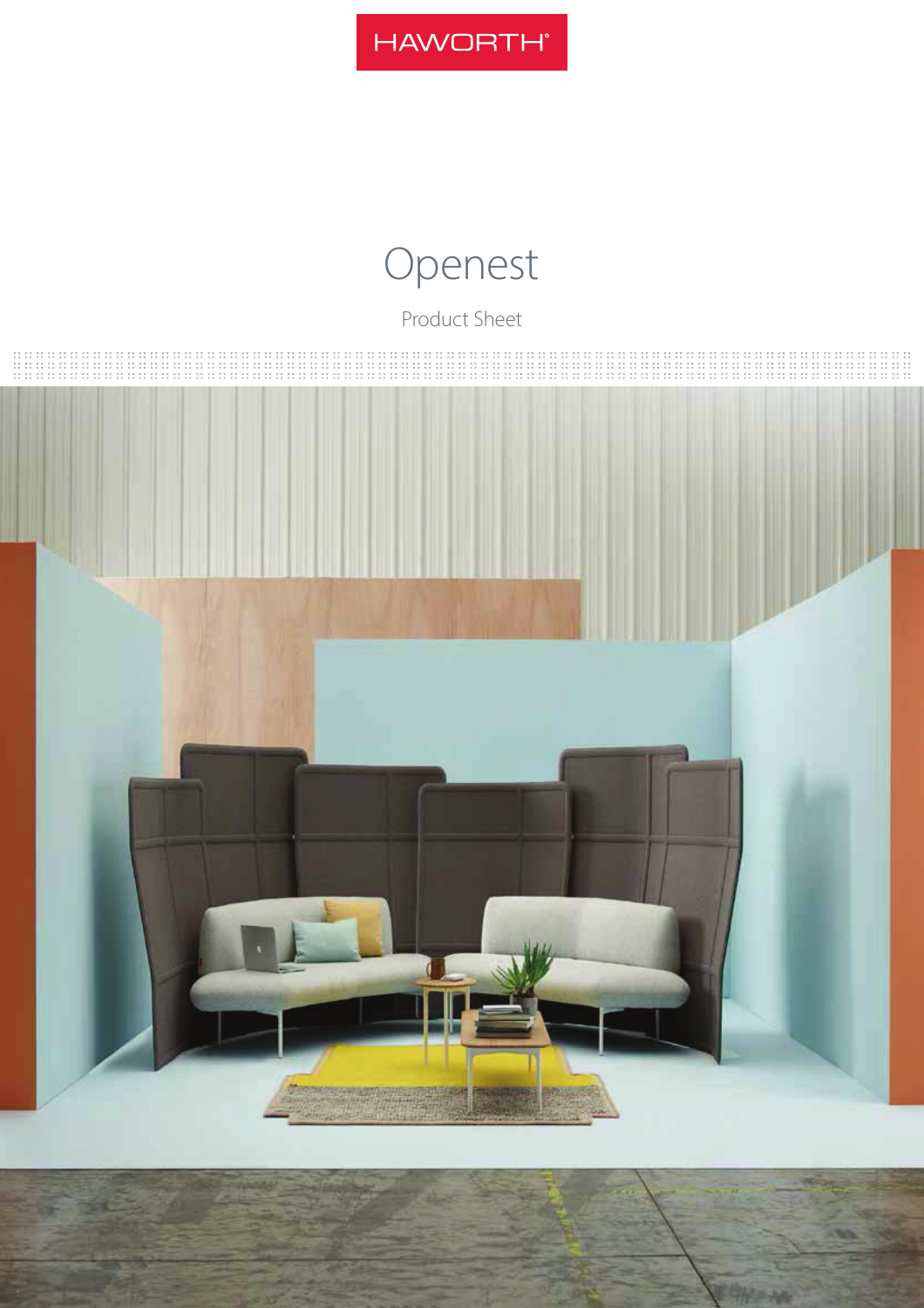# -NFS



# COMPARTIR, INVENTAR, RELAJARSE

Las personas son cada vez más móviles en el trabajo: cambian de lugar a lo largo del día y cada vez menos están vinculadas a un espacio específico. Consecuencia de esto, los espacios de trabajo han evolucionado hacia modelos que favorecen la comunicación. Diseñado para Haworth por Patricia Urquiola, Openest es alegre y poético, a la vez que pragmático y funcional. La combinación de sus elementos sugiere, gracias a sus formas curvas, suavidad al tacto y a la vista, y la calidad del tapizado y las costuras evocan el trabajo artesano del mobiliario de hogar.

Openest proporciona un confort acogedor que se adapta a las necesidades de las personas. Los paneles Plume permiten relajar el cuerpo y la mente, mientras que las mesas Sprig complementan los elementos de sillería cuando se necesitan superficies para trabajar. Independientemente de cómo esté configurado el espacio, Openest proporciona un acogedor refugio para el trabajo o el descanso.

## DETALLES

#### **DISEÑADORA: Patricia Urquiola**

**VARIEDAD DE ESPACIOS:** Sofás Feather, pufs Chick, mesas Sprig y paneles Plume pueden combinarse para crear diversos espacios.

#### **ACABADOS & MATERIALES:**

Sofá Feather: Patas en aluminio fundido pintadas en blanco o negro, costuras en hilo blanco o negro, tablero de mesa en madera maciza de Roble Claro. Mesa Sprig: Patas en aluminio fundido pintadas en blanco o negro.

Puf Chick: Discos giratorios en color blanco o negro, costuras en hilo blanco o negro. Paneles Plume: Base en acero pintada en color blanco o negro.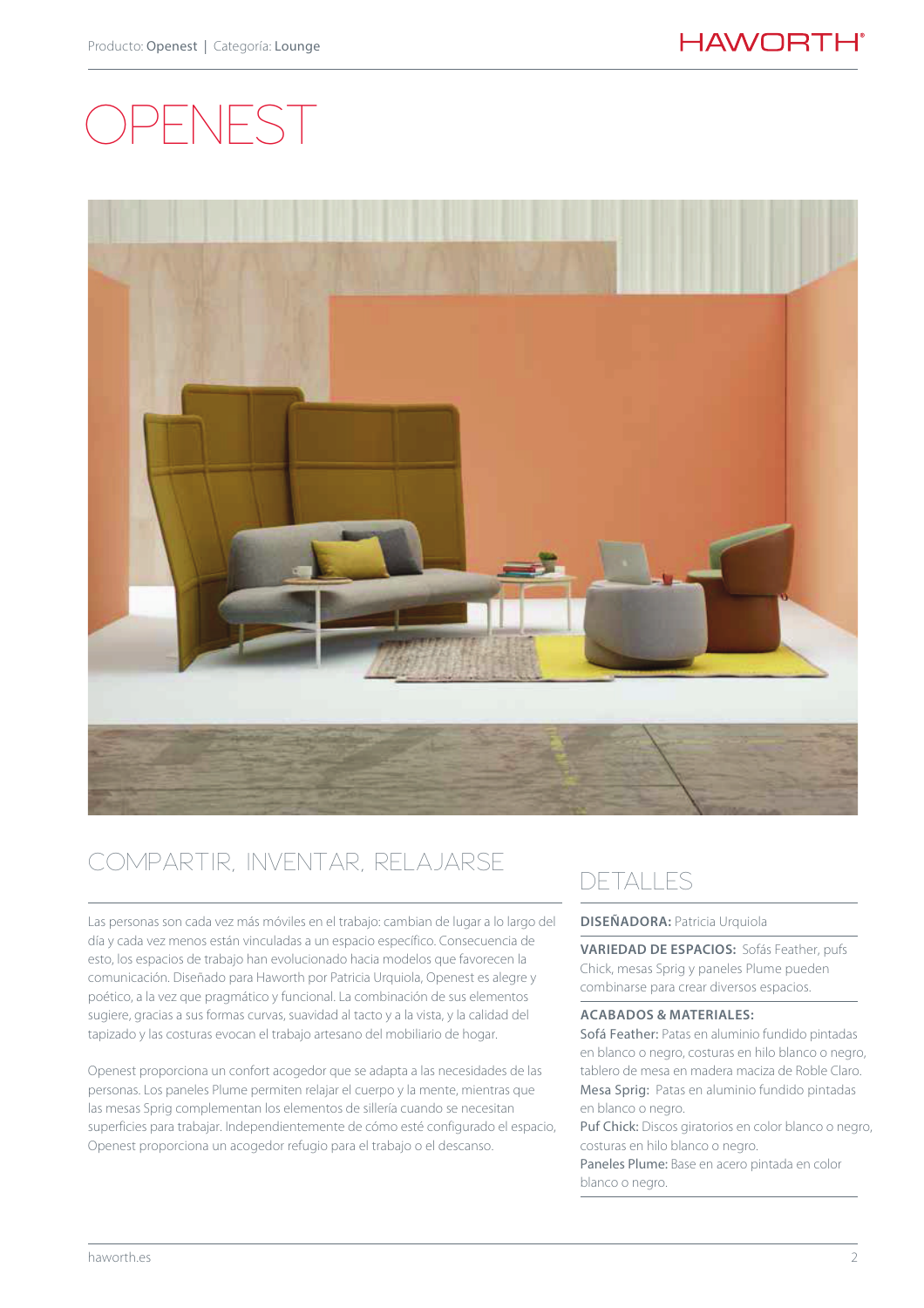### **HAWORTH®**



1 Costuras: Es posible selccionar dos colores distintos para el hilo.

2 Discos giratorios: Permiten subir el respaldo y así convertir el puf en un sillón.

3 Texturas: Sus líneas curvas, el acabado de la madera y las costuras del tapizado evocan la artesanía del mobiliario de hogar.

4 Tirador: Un detalle funcional; se utiliza para subir o bajar el respaldo.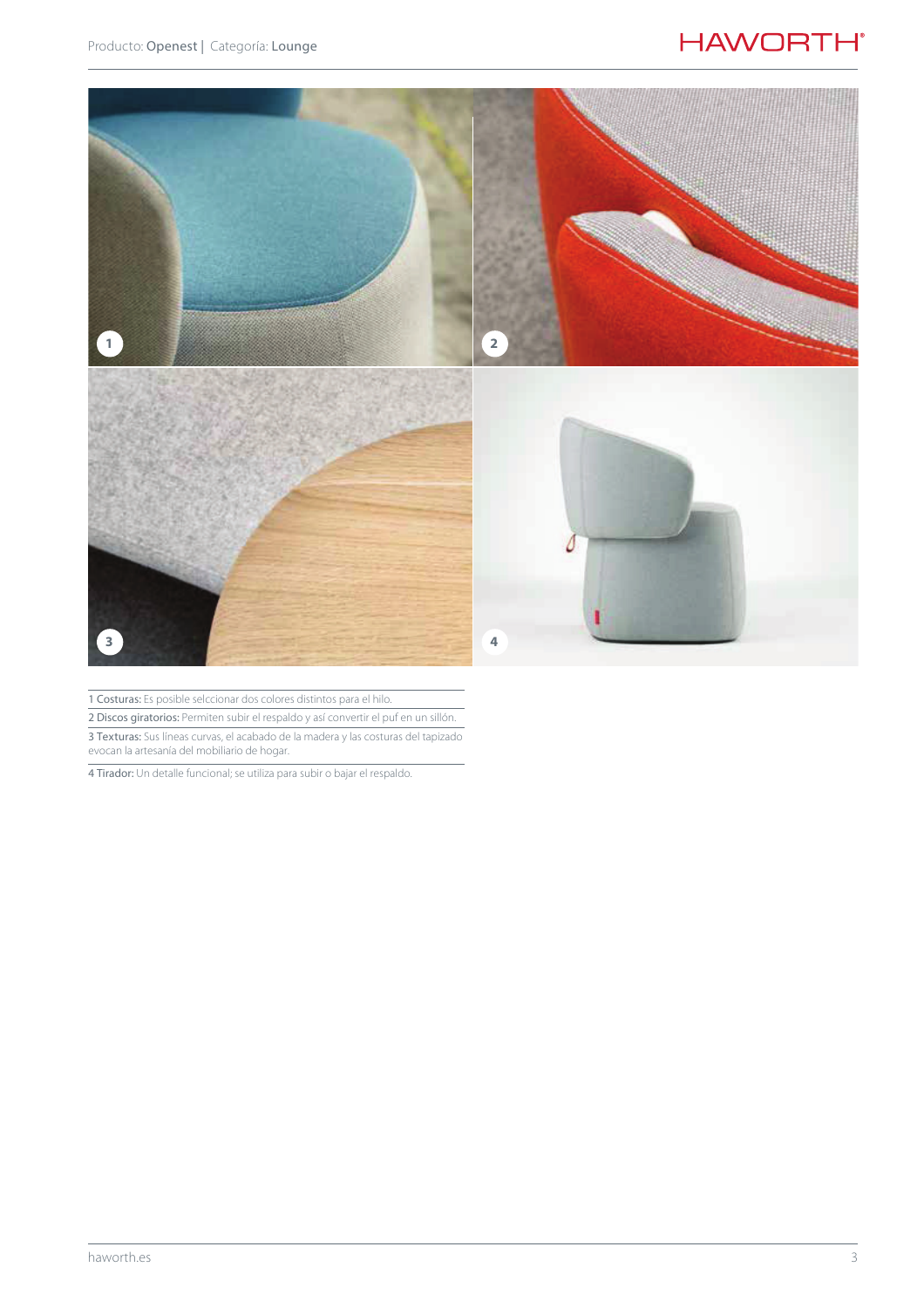## **HAWORTH**<sup>®</sup>

| <b>MODELO</b> |                                                                                                                                                                      | <b>DIMENSIONES</b>                                                                                                                                                   | <b>MATERIALES</b>                                                                                                                                                                                                                                                                          |
|---------------|----------------------------------------------------------------------------------------------------------------------------------------------------------------------|----------------------------------------------------------------------------------------------------------------------------------------------------------------------|--------------------------------------------------------------------------------------------------------------------------------------------------------------------------------------------------------------------------------------------------------------------------------------------|
|               | Sofá Feather (asimétrico)<br>con mesa giratoria opcional, en<br>el lado izquierdo o derecho.                                                                         | Largo: 234 cm<br>Profundidad de Asiento: 64 cm<br>Altura Total: 94 cm                                                                                                | Tapizados: Cuatro nuevas<br>colecciones: 63, 66, 61, y 68,<br>patas en aluminio fundido en<br>color blanco o negro, costuras<br>en color blanco o negro, tablero<br>de mesa en Roble Claro.                                                                                                |
|               | Sofá Feather (simétrico)<br>con mesa giratoria opcional, en<br>el lado izquierdo o derecho.                                                                          | Largo: 221 cm<br>Profundidad de Asiento: 64 cm<br>Altura Total: 94 cm                                                                                                | Tapizados: Cuatro nuevas<br>colecciones: 63, 66, 61, y 68,<br>patas en aluminio fundido en<br>color blanco o negro, costuras<br>en color blanco o negro, tablero<br>de mesa en Roble Claro.                                                                                                |
|               | Pufs Chick<br>con o sin respaldo abatible.                                                                                                                           | Con respaldo:<br>Ancho total: 66 cm<br>Profundidad total: 64 cm<br>Altura: 96 cm<br>Sin respaldo:<br>Ancho total: 59 cm<br>Profundidad total: 57 cm<br>Altura: 46 cm | Tapizado: La base del asiento es<br>en el mismo color que la parte<br>exterior del respaldo. El asiento<br>es en el mismo color que la parte<br>interior del respaldo. Colecciones<br>63, 66, 61, y 68. Discos giratorios en<br>color blanco o negro. Costuras en<br>color blanco o negro. |
|               | Paneles Plume<br>Plume 3: Kit de 3 paneles (de<br>distintas alturas), Plume 6: Kit<br>de 6 paneles (altura 145 cm),<br>Plume 9: Kit de 9 paneles<br>(altura 145 cm). | Tres alturas: 145 cm, 155<br>cm, y 165 cm.<br>Un único ancho: 127 cm                                                                                                 | 2 opciones de tapizado: Mismo<br>tapizado ambas caras o distinto<br>tapizado cara interior y exterior.<br>Tapizados: Tres nuevas<br>coleciones 63, 66 y 68. Base en<br>acero pintado en color blanco<br>o negro.                                                                           |
|               | Mesa Sprig<br>Tablero pequeño circular.                                                                                                                              | Altura: 36 cm<br>Profundidad: 61 cm                                                                                                                                  | Tablero en madera maciza roble<br>claro; patas en aluminio pintadas<br>en color blanco o negro.                                                                                                                                                                                            |
|               | Mesa Sprig<br>Tablero pequeño circular.                                                                                                                              | Altura: 41 cm<br>Profundidad: 43 cm                                                                                                                                  | Tablero en madera maciza roble<br>claro; patas en aluminio pintadas<br>en color blanco o negro.                                                                                                                                                                                            |
|               | Mesa Sprig<br>Rectangular.                                                                                                                                           | Largo: 135 cm<br>Altura: 31 cm<br>Profundidad: 51 cm                                                                                                                 | Tablero en madera maciza roble<br>claro; patas en aluminio pintadas<br>en color blanco o negro.                                                                                                                                                                                            |